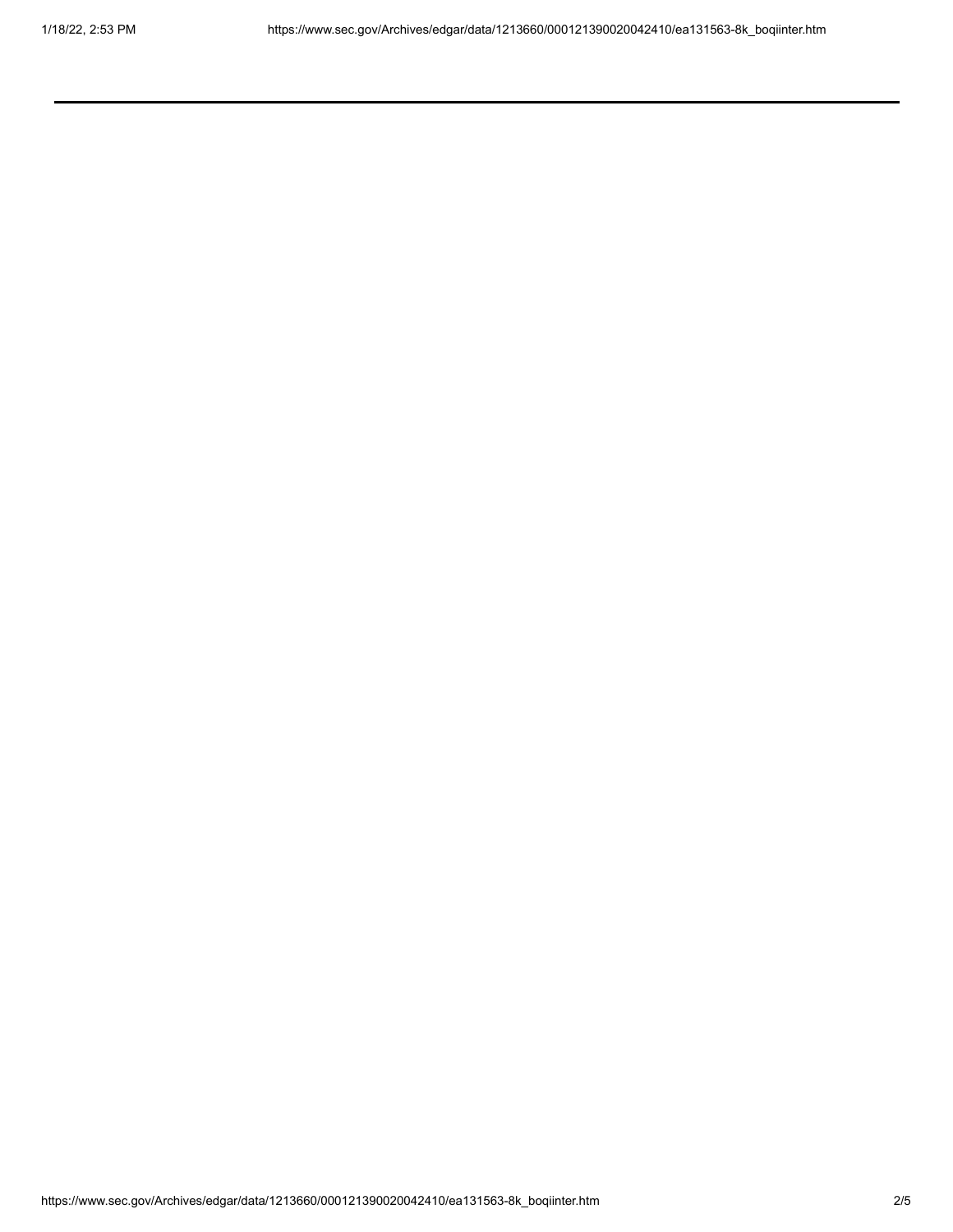#### **Item 1.01 Entry into a Material Definitive Agreement.**

On December 11, 2020, the Registrant and its subsidiaries LASTING WISDOM HOLDINGS LIMITED ("Lasting"), PUKUNG LIMITED, BEIJING XIN RONG XIN INDUSTRIAL DEVELOPMENT CO., LTD. ("Xin Rong Xin") and BOQI ZHENGJI PHARMACY CHAIN CO., LTD. (the "Pharmacy") entered into a Termination and Release Agreement (the "Release Agreement") with five individuals (the "Pharmacy Sellers"), all citizens of the People's Republic of China (the "PRC"), who previously sold 100% of the equity interests in Lasting, which indirectly owned 100% of the equity interests in the Pharmacy, to the Registrant in October 2019. The parties to the Release Agreement confirmed that the Pharmacy's performance targets as stipulated in the Stock Purchase Agreement dated April 11, 2019 (as amended on February 6, 2020, the "Pharmacy Purchase Agreement") will not be met and therefore the Pharmacy Sellers will not be eligible to receive the Cash Consideration, or any other payment under the Pharmacy Purchase Agreement. The Pharmacy Sellers also unconditionally released and discharged the Registrant and all its related parties from any and all claims, debts, obligations and liabilities arising from or in connection with the Registrant's purchase of Lasting.

On December 11, 2020, the Registrant's wholly-owned subsidiary, Xin Rong Xin, entered into a Stock Purchase Agreement (the "Pharmacy Sale Agreement") with Ming Zhang, a citizen of the PRC (the "Buyer"), pursuant to which Xin Rong Xin will sell all the issued and outstanding shares of the capital stock of the Pharmacy to the Buyer (the "Pharmacy Sale") in consideration of US\$ 1,700,000, to be paid in cash at the closing. The closing is expected to be in or about December 2020.

The closing of the Pharmacy Sale Agreement is subject to the satisfaction of certain conditions, including that the representations and warranties of the parties contained in the Pharmacy Sale Agreement are true and correct in all material respects on the closing date, that applicable consents and approvals required to be obtained by the parties have been obtained and not withdrawn.

Xin Rong Xin has also agreed to indemnify the Buyer with respect to losses the Buyer suffers related to or resulting from any breach of Xin Rong Xin's representations, warranties, covenants and agreements.

The foregoing description of the Release Agreement and the Pharmacy Sale Agreement does not purport to be complete and is qualified in its entirety by reference to the Release Agreement and the Pharmacy Sale Agreement which are filed as Exhibits hereto and are incorporated herein by reference.

### **ITEM 8.01 OTHER INFORMATION**

On December 14, 2020, the Registrant issued a press release announcing the entry into of the Release Agreement and the Pharmacy Sale Agreement.

A copy of the press release is attached hereto as Exhibit 99.1 and incorporated herein by reference.

The information under this Item 8.01, including Exhibit 99.1, is deemed "furnished" and not "filed" under Section 18 of the Securities Exchange Act of 1934, as amended (the "Exchange Act"), or otherwise subject to the liability of that section, and shall not be incorporated by reference into any registration statement or other document filed under the Securities Act of 1933, as amended, or the Exchange Act, except as shall be expressly set forth by specific reference in such filing.

1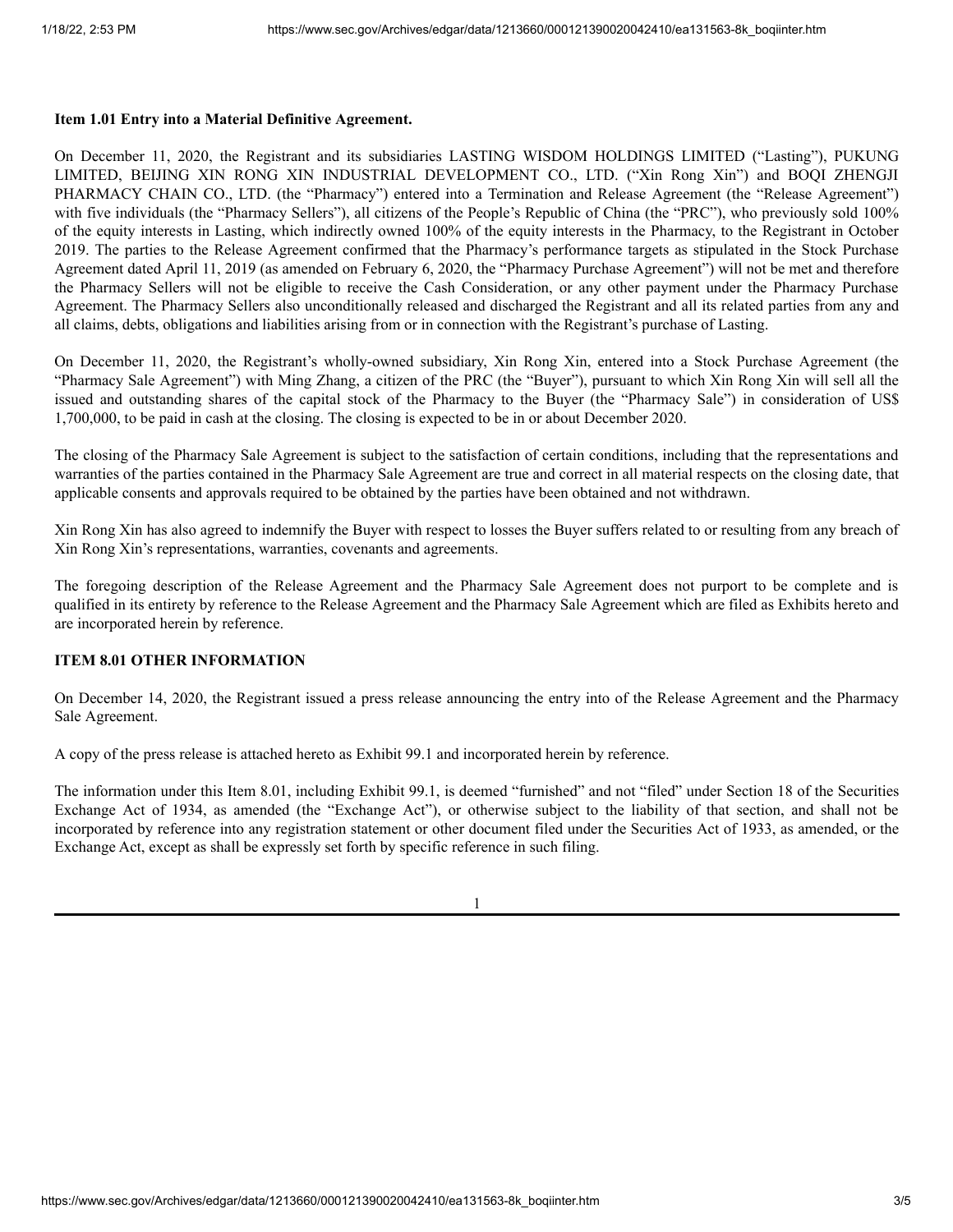The information in this Current Report on Form 8-K, including Exhibit 99.1 may contain forward-looking statements based on management's current expectations and projections, which are intended to qualify for the safe harbor of Section 27A of the Securities Act of 1933, as amended, and Section 21E of the Securities Exchange Act of 1934, as amended. The statements contained herein that are not historical facts are considered "forward-looking statements." Such forward-looking statements may be identified by, among other things, the use of forward-looking terminology such as "believes," "expects," "may," "will," "should," or "anticipates" or the negative thereof or other variations thereon or comparable terminology, or by discussions of strategy that involve risks and uncertainties. In particular, statements regarding the efficacy of investment in research and development are examples of such forwardlooking statements. The forward-looking statements include risks and uncertainties, including, but not limited to, the effect of political, economic, and market conditions and geopolitical events; legislative and regulatory changes that affect our business; the availability of funds and working capital; the actions and initiatives of current and potential competitors; investor sentiment; and our reputation. The Registrant not undertake any responsibility to publicly release any revisions to these forward-looking statements to take into account events or circumstances that occur after the date of this report. Additionally, the Registrant does not undertake any responsibility to update you on the occurrence of any unanticipated events, which may cause actual results to differ from those expressed or implied by any forward-looking statements. The factors discussed herein are expressed from time to time in the Registrant's filings with the Securities and Exchange Commission available at http://www.sec.gov.

## **ITEM 9.01 FINANCIAL STATEMENTS AND EXHIBITS.**

# **Exhibit Description**

- 4.1 [Termination](https://www.sec.gov/Archives/edgar/data/1213660/000121390020042410/ea131563ex4-1_boqiinter.htm) and Release Agreement dated December 11, 2020
- 4.2 Stock Purchase [Agreement](https://www.sec.gov/Archives/edgar/data/1213660/000121390020042410/ea131563ex4-2_boqiinter.htm) dated December 11, 2020
- 99.1 Press Release dated [December](https://www.sec.gov/Archives/edgar/data/1213660/000121390020042410/ea131563ex99-1_boqiinter.htm) 14, 2020

2